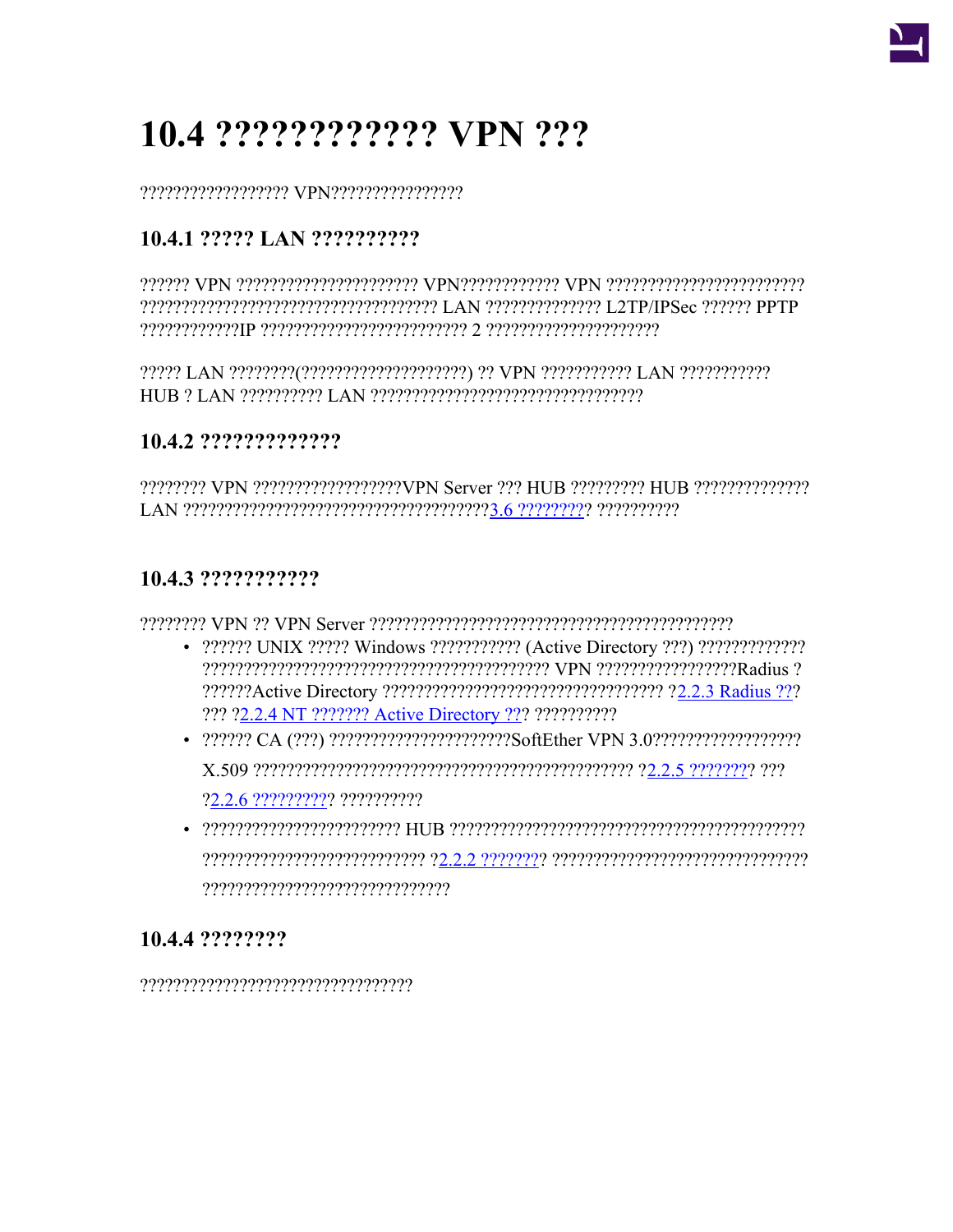$10-4-1$ .png

????????

???????????????????? LAN ???? IP ???????????????????? LAN ?????????? VPN Client ? ????????????????????? VPN Server ??????????????VPN Server ???? HUB ?????????????? 

**PERIOTE CONSTRAINT OF STATE CONSTRAINT CONSTRAINT CONSTRAINT CONSTRAINT CONSTRAINT CONSTRAINT CONSTRAINT CONSTRAINT** ???????????

## 10.4.5 ???? VPN Server ???

represence c prepresenterpresence and I concreterpresence and I presence to complete ?????????

222VPN Server 2222222222222 VPN 22222222222222 VPN Server 222222 IP 2222222222 ????????

#### 10.4.6 ????????????